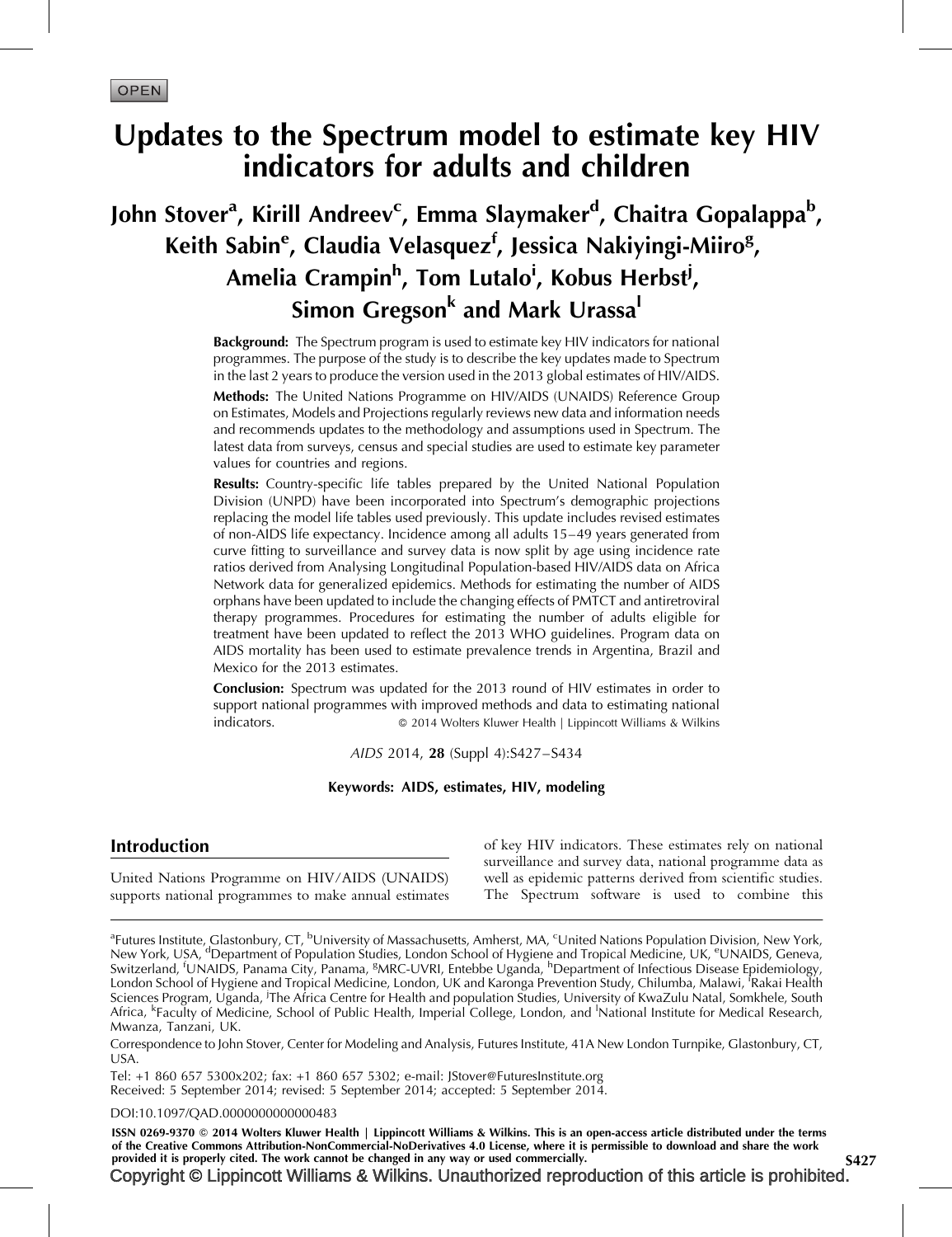information to produce estimates of key indicators, including the number of people living with HIV by age and sex, new infections, AIDS deaths, AIDS orphans, the need for treatment [antiretroviral therapy (ART), prophylaxis to prevent mother-to-child transmission and cotrimoxazole prophylaxis to prevent childhood infections], and the impact of treatment. Earlier updates to Spectrum and Epidemic Projection Package (EPP) have been published previously [\[1\]](#page-7-0). The purpose of this study is to describe the updates to Spectrum made in the last 2 years and used in the 2013 global estimates of HIV/ AIDS.

The Spectrum/EPP program and manuals are updated regularly and available in multiple languages free of charge at [www.FuturesInstitute.org.](http://www.futuresinstitute.org/) Model development has been funded primarily by United States Agency for International Development, UNAIDS and the Bill and Melinda Gates Foundation with technical collaboration from UNAIDS, WHO, United Nations Children's Fund, United Nations Population Division (UNPD), US Census Bureau, United Nations Population Fund, and other organizations.

| Table 1. Key inputs to Spectrum estimates. |  |  |  |  |
|--------------------------------------------|--|--|--|--|
|--------------------------------------------|--|--|--|--|

# Data used in spectrum HIV/AIDS projections

The HIV estimates produced using Spectrum rely on a number of data sources. These can be broadly categorized as 1) program data, 2) surveillance and survey data, and 3) global or regional epidemiological patterns. Table 1 shows the range of data inputs and the key sources. Demographic data are provided by the UNPD or national statistical bureaus. Other country-specific data include program data (number of people receiving treatment or prophylaxis) and surveillance and survey data collected nationally. Epidemiological parameter values are based on a variety of scientific studies including long-running cohort studies.

# Demographic estimates and projections

The UNPD produces population estimates and projections for every country in the world every 2 years. The results of the latest 2012 World Population Prospects [\[2\]](#page-7-0)

| Input                                                                                                            | Source                                                                                                                                                                                       | References                                                                     |
|------------------------------------------------------------------------------------------------------------------|----------------------------------------------------------------------------------------------------------------------------------------------------------------------------------------------|--------------------------------------------------------------------------------|
| Base year population by age and sex (1970)                                                                       | World Population Prospects (WPP) 2012 or                                                                                                                                                     | United Nations [2]                                                             |
| Total fertility rate, 1970-2020<br>Non-AIDS life expectancy by sex, 1970–2020                                    | national estimates<br>WPP 2012 or national estimates<br>Countries with low levels of HIV: WPP 2012;<br>Countries with high levels of HIV: Estimated<br>from WPP 2012 all-cause mortality and | United Nations [2]<br>United Nations [2], Methods<br>described in this article |
| Migration by age and sex, 1970–2020                                                                              | Spectrum estimates of AIDS mortality<br><b>WPP 2012</b>                                                                                                                                      | United Nations [2]                                                             |
| Breastfeeding rates by age of child among $HIV+$<br>women                                                        | Demographic and Health Surveys                                                                                                                                                               |                                                                                |
| Number of HIV+ pregnant women receiving<br>PMTCT, by regimen and year                                            | National program data                                                                                                                                                                        |                                                                                |
| Number of HIV+ adults receiving ART by sex and<br>year                                                           | National program data                                                                                                                                                                        |                                                                                |
| Number of HIV+ children receiving ART by year<br>Number of HIV+ children receiving cotrimoxazole<br>by year      | National program data<br>National program data                                                                                                                                               |                                                                                |
| Criteria for ART eligibility by year                                                                             | National program guidelines                                                                                                                                                                  |                                                                                |
| Progression rates by $CD4^+$ cell count among $HIV+$<br>adults by age group (15-24, 25-34, 35-44, 45+)           | Estimated to fit median survival time with HIV<br>from ALPHA network                                                                                                                         | Todd [3], Marston [4]                                                          |
| Annual probability of adult HIV-related mortality<br>without treatment, by $CD4^+$ cell count and age            | Estimated to fit median survival time with HIV<br>from ALPHA network                                                                                                                         | Todd [3], Marston [4]                                                          |
| Annual mortality among HIV+ adults on ART by<br>sex, age and CD4 <sup>+</sup> cell count at treatment initiation | <b>IeDEA</b> Consortium                                                                                                                                                                      | Yiannoutsos [5]                                                                |
| Mother-to-child transmission rates by regimen<br>(perinatal and postnatal)                                       | Analysis of trials                                                                                                                                                                           | Rollins [6]                                                                    |
| Survival of HIV+ children without treatment                                                                      | Analysis of child cohort data                                                                                                                                                                | Marston [7] Stover [1]                                                         |
| Effects of ART and cotrimoxazole on survival of<br>$HIV+$ children                                               | Expert review of available studies                                                                                                                                                           | UNAIDS [8]                                                                     |
| Effects of HIV infection on fertility by age                                                                     | Analysis of data from Demographic and Health<br>Surveys                                                                                                                                      | Chen $[9]$                                                                     |
| Surveillance data by site, year, and population group<br>Survey data on HIV prevalence by age and sex            | National program surveillance reports<br>Demographic and Health Surveys, AIDS Indicator<br>Surveys, other national survey                                                                    |                                                                                |
| Ratio of female to male prevalence                                                                               | Demographic and Health Surveys, AIDS Indicator<br>Surveys, other national survey                                                                                                             |                                                                                |
| Incidence rate ratios                                                                                            | <b>ALPHA Network</b>                                                                                                                                                                         | Described in this article                                                      |

ALPHA, Analysing Longitudinal Population-based HIV/AIDS data on Africa; ART, antiretroviral therapy.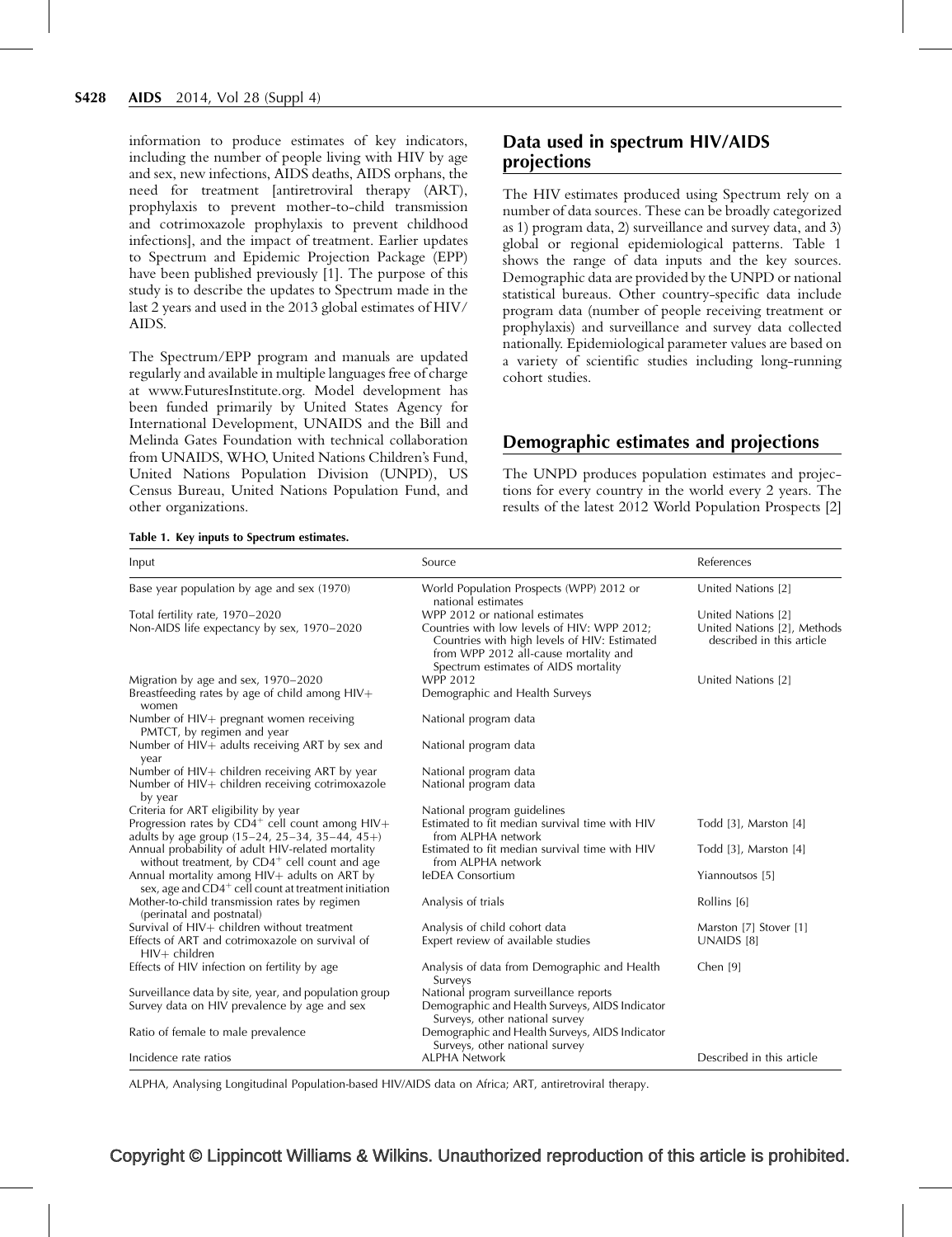are included in Spectrum and used by most national programmes for their national estimates. Spectrum uses the information on population size by age and sex in 1970 and fertility, mortality, and migration rates from 1970 to 2020. Previous versions of Spectrum used model life tables to estimate non-AIDS mortality by age from UNPD estimates of non-AIDS life expectancy at birth. UNPD currently focuses on producing estimates of allcause mortality. It produces country-specific life tables for all countries that rely on model life tables when good data on mortality are not available and on empirical estimates of mortality when data are available. The sources used by UNPD to estimate all-cause mortality include: household surveys, censuses, demographic surveillance sites, sample registration systems, and civil registration systems. In countries with few AIDS deaths, there will be very little difference between all-cause and non-AIDS mortality. However, for 34 countries (Angola, Bahamas, Belize, Botswana, Burkina Faso, Burundi, Cameroon, Central African Republic, Chad, Congo, Cote d'Ivoire, Djibouti, Democratic Republic of the Congo, Equatorial Guinea, Eritrea, Ethiopia, Gabon, Gambia, Ghana, Guinea, Guinea-Bissau, Haiti, Jamaica, Keya, Lesotho, Liberia, Malawi, Mali, Mozambique, Namibia, Nigeria, Rwanda, Sierra Leone, South Africa, South Sudan, Swaziland, Thailand, Togo, Uganda, United Republic of Tanzania, Zambia, and Zimbabwe) HIV mortality significantly

In countries with significant AIDS mortality, we have estimated non-AIDS mortality by determining the trend in non-AIDS life expectancy (the life expectancy of those who are not infected with HIV) that, when combined with Spectrum's estimates of AIDS deaths, will match the all-cause mortality estimated by UNPD. Model life tables are used to specify the age pattern of non-AIDS mortality. For each country, we have used the same model life table that was previously determined by UNPD to best fit non-AIDS mortality. (Over the past several rounds of estimates, UNPD has been gradually moving to using country-specific life tables for more and more countries, but through the last round, still provided for use in Spectrum a list of the model life table from the Coale-Demeny or United Nations model tables that best fit the mortality pattern in each country.) We used these model life tables and modified life expectancy at birth on the non-AIDS life expectancy to match the UNPD estimates of all-cause mortality.

affects the age pattern of mortality.

Figure 1a illustrates this process for Zambia. The estimated trend in all-cause life expectancy is prepared by UNPD based on available empirical estimates of mortality. The trend in non-AIDS life expectancy was calculated so that when AIDS deaths are added, the total mortality will match the UNPD mortality estimates. Differences in the age pattern of mortality in 2013 are shown in Fig. 1b.



Fig. 1. Mortality in Malawi with and without AIDS. (a) Life expectancy at birth in Zambia with and without AIDS mortality. (b) Estimated number of deaths in 2003 by age in Zambia from all causes and non-AIDS causes.

# Number of adults and children eligible for antiretroviral therapy

New treatment guidelines issued by WHO in 2013 [\[10\]](#page-7-0) added additional categories of people eligible for treatment. The new guidelines recommend treatment for all HIV+ adults with  $CD4^+$  cell counts less than  $500$  cells/ $\mu$ l, and all HIV + pregnant women, those coinfected with tuberculosis and HIV, HIV-infected adults with hepatitis B infection and severe liver disease, and those in serodiscordant partnerships. For children, eligibility is recommended for all  $HIV$  children up to 5 years of age and those above the age of 5 with  $CD4^+$  cell counts below  $500$  cells/ $\mu$ l. Spectrum estimates the size of each of these population groups as described below.

(1)  $CD4^+$  cell count. Spectrum tracks new HIV infections among adults as they progress through  $CD4^+$  categories, starting from greater than  $500$  cells/ $\mu$ l and progressing to 350–500, 250–349, 200–249, 100–199, 50–99, and less than 50. Therefore, estimates of the number of  $HIV +$ adults by  $CD4^+$  cell count are readily available to estimate eligibility.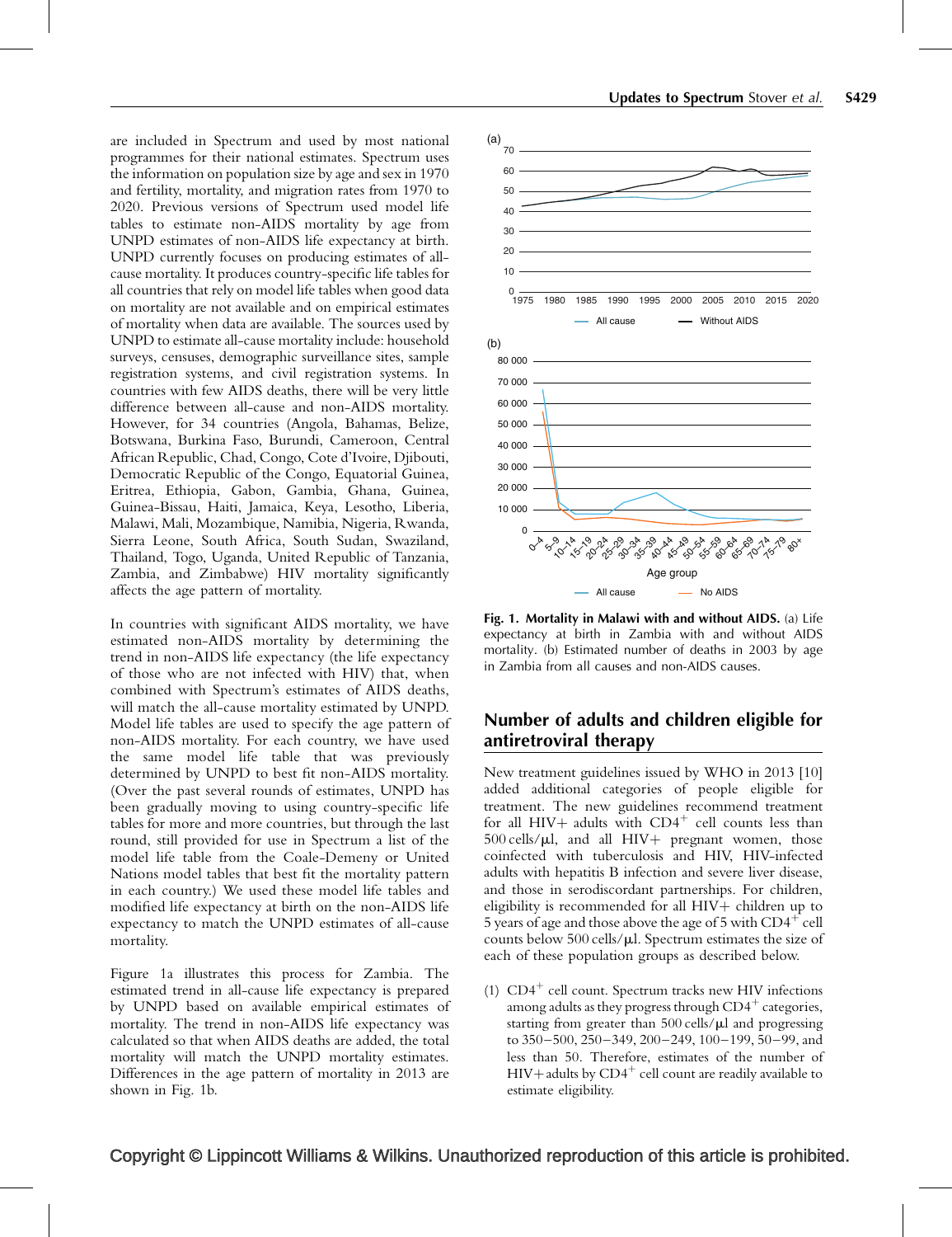- (2) Pregnant women. The current number of  $HIV+$ pregnant women is estimated from the age-specific HIV prevalence among women of reproductive age, age-specific fertility rates, and age-specific reductions in fertility due to HIV infection [\[9\].](#page-7-0)
- (3) Tuberculosis/HIV coinfections. The proportion of  $HIV +$  adults who are coinfected with TB is estimated from surveys among HIV-infected populations and the dynamics of HIV and tuberculosis. A description of the data and methods is provided in the study by Pretorius, et al. [\[11\]](#page-7-0) in this supplement.
- (4) Serodiscordant couples. The percentage of  $HIV +$ adults that are in stable discordant partnerships is estimated based on data from Demographic and Health Survey and analyzed by Chemaitelly, et al. [\[12\]](#page-7-0) for 22 countries in sub-Saharan Africa. Using these data, we calculated a regression equation to estimate the percentage of  $HIV+$ adults in serodiscordant partnerships from HIV prevalence among all adults 15–49 years.

$$
y = 44.322 \,\mathrm{e}^{-0.047 \,\mathrm{xP}} (R2 = 0.944)
$$

In this equation,  $\nu$  is the percentage of all  $HIV+$  adults that are in stable, serodiscordant partnerships and  $P$  is  $HIV$ prevalence among adults 15–49 years. The relationship is shown in Fig. 2. Note that this equation estimates the percentage of all  $HIV+$  who are in serodiscordant partnerships. This is different from the figures in most Demographic and Health Survey reports that show HIV prevalence among stable couples which are much lower.

These methods are used in Spectrum to estimate the number of HIV+ adults under any set of eligibility criteria.



Fig. 2. Percentage of HIV<sup>+</sup> adults in serodiscordant stable partnerships versus adult HIV prevalence.

### Incidence rate ratios

Data from five of the longitudinal study sites that participate in the network for Analysing Longitudinal Population-based HIV/AIDS data on Africa (ALPHA) [\[13\]](#page-7-0) were used to estimate incidence rate ratios (IRR) by 5-year age group. Data were contributed from studies in Malawi (Karonga), Tanzania (Kisesa), Zimbabwe (Manicaland), Uganda (Masaka, Rakai), and South Africa (uMkhanyakude).

All these studies have repeated HIV status data based on research blood antibody tests carried out at regular surveys. The interval between surveys ranges from 12 to 40 months, varying by site and over time. An incident case of HIV infection is defined as a person who tested positive for HIV in a research test after having previously tested negative in the study and who was resident in the study area at the time of both tests. People who were positive when first tested in the study (prevalent cases) were excluded from the analysis, with the exception of young people aged less than 20 years, who are assumed to be negative on their 15th birthday and are included if they were resident at the time of the previous serosurvey but were too young to be eligible.

The date of seroconversion is unknown (interval censored) and must be imputed. The midpoint of the seroconversion interval, between last negative and first positive test dates, is the most common assumption but this leads to a heaping of seroconversion dates in the months that lie midway between two survey rounds, which can perturb estimates of incidence rates by calendar time. Therefore we used multiple imputation to assign dates of seroconversion, randomly allocating a date within the seroconversion interval with a constant hazard throughout the interval. Estimates were based on 50 imputations. IRR for 5-year age groups were estimated from a piecewise exponential model stratified by study site and sex.

For consistency with other ALPHA analyses, person time after the last negative HIV test was censored at the point after which 5% of individuals may have seroconverted. This varied by site and ranged from 2 to 5 years.

To derive a single set of IRRs for use in Spectrum, it was necessary to pool the results from the six studies. The Demographic Surveillance System populations are complete enumerations of small purposely selected populations rather than random samples, and thus, may not be representative of wider populations. The number of adults included in surveillance varies between sites from about 22 000 to 81 000, which precludes pooling unweighted individual level data. Furthermore, these independent studies have had different histories and fieldwork methods and are undertaken in different epidemic settings. We therefore used random effects meta-analysis to estimate the average of the true IRRs.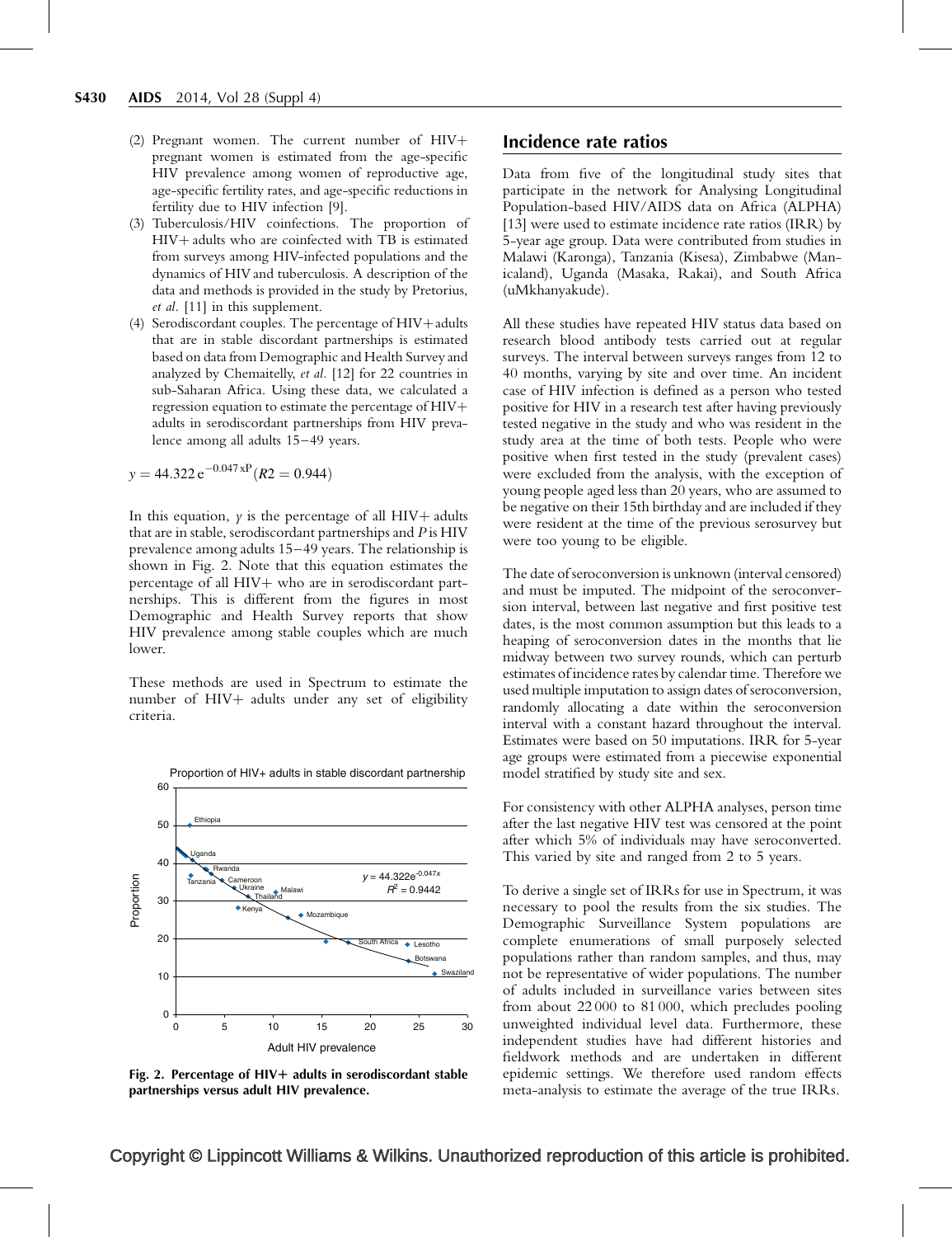All analysis was carried out in Stata 13. Incidence rates and IRR between 1997 and 2012 were estimated. No single site contributed data to that entire range and one site (Karonga Stata, College Station, Texas, USA) contributed data over a limited time period and therefore had no time trend data.

Table 2 shows the number of adults aged 15–49 years who contributed data to the incidence analysis and the crude incidence rates between 1997 and 2012.

[Table 3](#page-5-0) gives the average IRR, based on random effects meta-analysis, by age group and sex (baseline: 25–29-year olds for each sex). [Figure 3](#page-5-0) shows the IRR by age group over the three calendar periods for each sex. There has been a dramatic decline in the IRR for 15–19-year-old women between the late 1990s and the late 2010s such that the incidence for the youngest women is now likely to be appreciably lower than that in 25–29-year-old women. There is little difference in the incidence rates of women in their early and late 20s but incidence is lower in women aged 30 and above.

Incidence is lower among 15–19-year-old compared with 25–29-year-old men, and that difference has become more pronounced over time. Incidence has declined somewhat in 25–29–year-old men but has not fallen to the same extent among men in their 30s and in some sites it has risen, moving the IRR for these men closer to 1.

## Estimation of AIDS orphans

Spectrum estimates the number of maternal, paternal, and double orphans using the methods first developed by Grassly and Timaeus [\[14\]](#page-7-0) and later updated [\[15,16\]](#page-7-0). The calculation of the number of AIDS orphans assumed stable patterns for mother-to-child transmission, effects of HIV infection on fertility and mortality among HIVinfected adults and children. In recent years, the expansion of programmes to prevent mother-to-child transmission and antiretroviral treatment has changed historical patterns of mortality and the fertility-inhibiting effects of HIV infection [\[17,18\]](#page-7-0). Therefore, we modified

the methodology for estimation of AIDS orphans to account for these dynamics.

#### Maternal AIDS orphans

 $= min(\hat{a}, a^f)$ 

The number of AIDS orphans for a woman at age  $\hat{a}$  at death and  $CD4^+$  cell count category *i* (at death if the woman was not on ART, and at ART initiation if the woman was on ART) was estimated as the sum of surviving children born before infection  $(\Omega'_{t,\hat{d},i})$ , during infection when not on ART  $(\Omega''_{t,\hat{d},i})$ , and, if the woman was on ART, during infection when on ART  $(\Omega''_{t, \hat{d}, i}),$ ([Fig. 4](#page-5-0)) using,

$$
\Omega_{t,\hat{a},i} = \sum_{\hat{a}-c}^{\max(15,\hat{a}-17)} f_{t-c,\hat{a}-c,St,c},
$$
  
\n
$$
= \max(a^h, \hat{a}-17)
$$
  
\n
$$
\Omega'_{t,\hat{a},i} = \sum_{\hat{a}-c}^{\max(a^h, \hat{a}-17)} f_{t-c,\hat{a}-c} r_{\hat{a}-c} (p_{t,c} s'_{t,c} + (1
$$
  
\n
$$
= \max(a^A, \hat{a}-17)
$$
  
\n
$$
- p_{t,c} s_{t,c}), \text{ and}
$$
  
\n
$$
\Omega'' = \sum_{\hat{a}-c}^{\max(a^A, \hat{a}-17)} f_{t-c,\hat{a}-c} (p_{t,c} s'_{t,c} + (1 - p_{t,c}) s_{t,c}),
$$

where,  $c$  is the age of child at time  $t, f_{t,a}$  are the fertility rates at time t in women of age a, and  $s_{t,a}$  are the cumulative survival probability to age  $a$  at time  $t$  for children not infected with HIV,  $r_a$  are the relative reduction in fertility rates due to HIV infection in women at age *a* [\[9\],](#page-7-0)  $p_{t,c}$  are probability values that a child of age *c* at time t had acquired HIV from vertical transmission, and  $s_c$ are the probability values that a child infected through vertical transmission survives to age  $c$ . Note that orphans are defined to be children under the age of 18 who have lost or both parents. Thus, in these equations we only consider children who will age 17 or younger at time t.

The mother's age at infection,  $a^h$ , and age at ART initiation,  $a^A$ , are calculated as follows. We used a look-up matrix of constant values (M) to determine age at infection  $(a^h)$ . For a woman not on ART, and at age  $\hat{a}$  and

Table 2. Data available for analysis: dates covered, number of men and women contributing data and the crude HIV incidence rate by site.

|              |                                                 | Individuals | Number contributing<br>to incidence analysis |         | Crude incidence rate<br>$(7100$ person-years) |       |
|--------------|-------------------------------------------------|-------------|----------------------------------------------|---------|-----------------------------------------------|-------|
| Study        | Effective date range for<br>incidence estimates |             | Men                                          | Women   | Men                                           | Women |
| Karonga      | 2008-2010                                       | 27038       | 4584                                         | 5785    | 0.25                                          | 0.39  |
| Kisesa       | 1997-2012                                       | 46656       | 3830                                         | 4534    | 0.80                                          | 0.80  |
| Manicaland   | $2000 - 2011$                                   | 60022       | 4323                                         | 6272    | 1.23                                          | 1.26  |
| Masaka       | 1997-2012                                       | 21986       | 6034                                         | 6922    | 0.58                                          | 0.69  |
| Rakai        | 2000-2010                                       | 63 5 8 4    | 9941                                         | 12 13 5 | 0.97                                          | 1.07  |
| uMkhanyakude | 2005-2012                                       | 81258       | 5841                                         | 8511    | 2.46                                          | 5.44  |

## Copyright © Lippincott Williams & Wilkins. Unauthorized reproduction of this article is prohibited.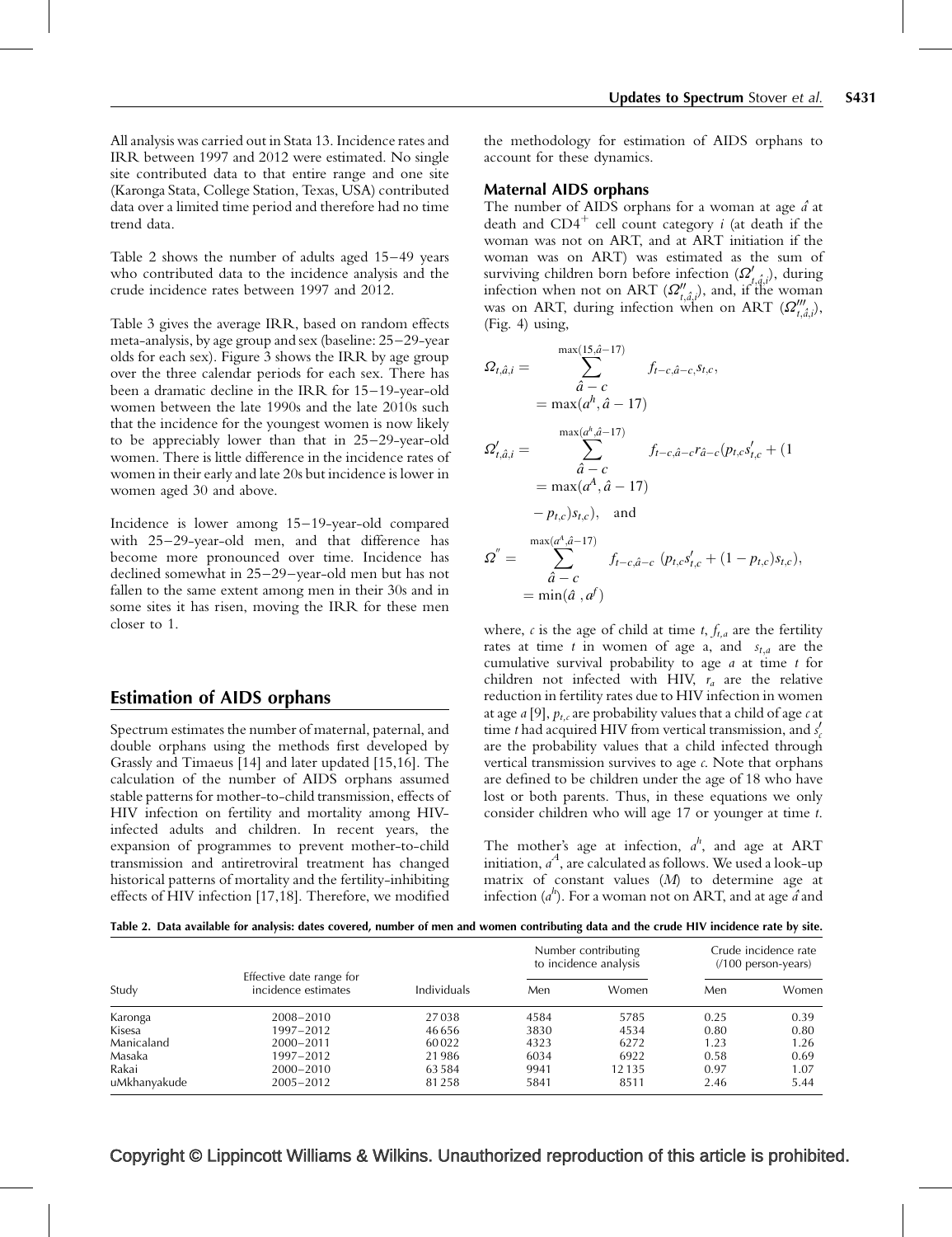| Age group | 1997-2001  |                | $2002 - 2007$ |               | 2008-2012  |               |
|-----------|------------|----------------|---------------|---------------|------------|---------------|
|           | <b>IRR</b> | 95% CI         | <b>IRR</b>    | 95% CI        | <b>IRR</b> | 95% CI        |
| Men       |            |                |               |               |            |               |
| $15 - 19$ | 0.45       | $0.19 - 1.07$  | 0.24          | $0.14 - 0.41$ | 0.16       | $0.10 - 0.26$ |
| $20 - 24$ | 0.86       | $0.44 - 1.69$  | 0.78          | $0.54 - 1.11$ | 0.75       | $0.55 - 1.03$ |
| $25 - 29$ |            |                |               |               |            |               |
| $30 - 34$ | 0.91       | $0.42 - 1.98$  | 0.69          | $0.45 - 1.05$ | 1.04       | $0.67 - 1.62$ |
| $35 - 39$ | 0.67       | $0.25 - 1.76$  | 0.71          | $0.46 - 1.11$ | 0.89       | $0.60 - 1.32$ |
| $40 - 44$ | 0.86       | $0.38 - 1.93$  | 0.76          | $0.43 - 1.33$ | 0.62       | $0.38 - 1.01$ |
| $45 - 49$ | 1.25       | $0.11 - 14.60$ | 0.53          | $0.25 - 1.11$ | 0.64       | $0.26 - 1.56$ |
| Women     |            |                |               |               |            |               |
| $15 - 19$ | 1.21       | $0.58 - 2.50$  | 0.69          | $0.49 - 0.97$ | 0.61       | $0.46 - 0.81$ |
| $20 - 24$ | 1.17       | $0.58 - 2.34$  | 0.99          | $0.74 - 1.31$ | 1.10       | $0.90 - 1.35$ |
| $25 - 29$ |            |                |               |               |            |               |
| $30 - 34$ | 0.89       | $0.35 - 2.29$  | 0.72          | $0.50 - 1.05$ | 0.74       | $0.57 - 0.96$ |
| $35 - 39$ | 0.68       | $0.23 - 2.02$  | 0.61          | $0.39 - 0.97$ | 0.52       | $0.34 - 0.79$ |
| $40 - 44$ | 0.86       | $0.28 - 2.64$  | 0.40          | $0.25 - 0.64$ | 0.45       | $0.31 - 0.66$ |
| $45 - 49$ | 0.72       | $0.15 - 3.41$  | 0.29          | $0.16 - 0.55$ | 0.33       | $0.21 - 0.53$ |

<span id="page-5-0"></span>Table 3. Incidence rate ratios for men and women by calendar period and age group. (The 25–29 age group is the reference age group).

CI, confidence interval; IRR, incidence rate ratios.

 $CD4^+$  cell count category *i* at death, if matrix element  $m(a, i)$  equals *á*, then age at infection  $a^h = a^h_{a,i} = a$ . To generate M, we assumed exponentially distributed rates of transition  $\mu_i$  from CD4<sup>+</sup> cell count category *i* to *i* + 1 [\[1\]](#page-7-0),





and estimated  $m(a, i)$  as the average age of a person in  $CD4^+$  count category *i* given age at infection equals *a*. That is,  $m(a, i) = a + \sum_{k=1}^{n} (x_1 + x_2 + ... x_i)/n$ , where,  $x_i$ are instances of random variables  $X_i \sim exp(\mu_i)$  and *n* is a large referring to sample size (we assumed  $n = 1000$ ).

For women on ART at time of death, to estimate age at ART initiation, we generated a constant duration-matrix L such that the matrix-elements  $l(t, i)$  represent the average duration on ART at year  $t$  for women starting ART at  $CD4^+$  count category *i*, that is,

$$
l(t,i) = \left\{ \sum_{t}^{j=0} \sum_{\forall a} N_{j,a,i}'' - \left[ \prod_{t}^{j=0} \left( \sum_{\forall a} D_{j,a,i}'' \right) \left( \sum_{\forall a} N_{j,a,i}'' \right) \right] \right\}
$$

where,  $N''_{t,a,i}$  and  $D''_{t,a,i}$  are the number of surviving persons on ART and number of deaths, respectively, at



Fig. 4. Schematic representation of surviving orphans born during different time periods of mother's life based on HIVstatus of mother at time of death.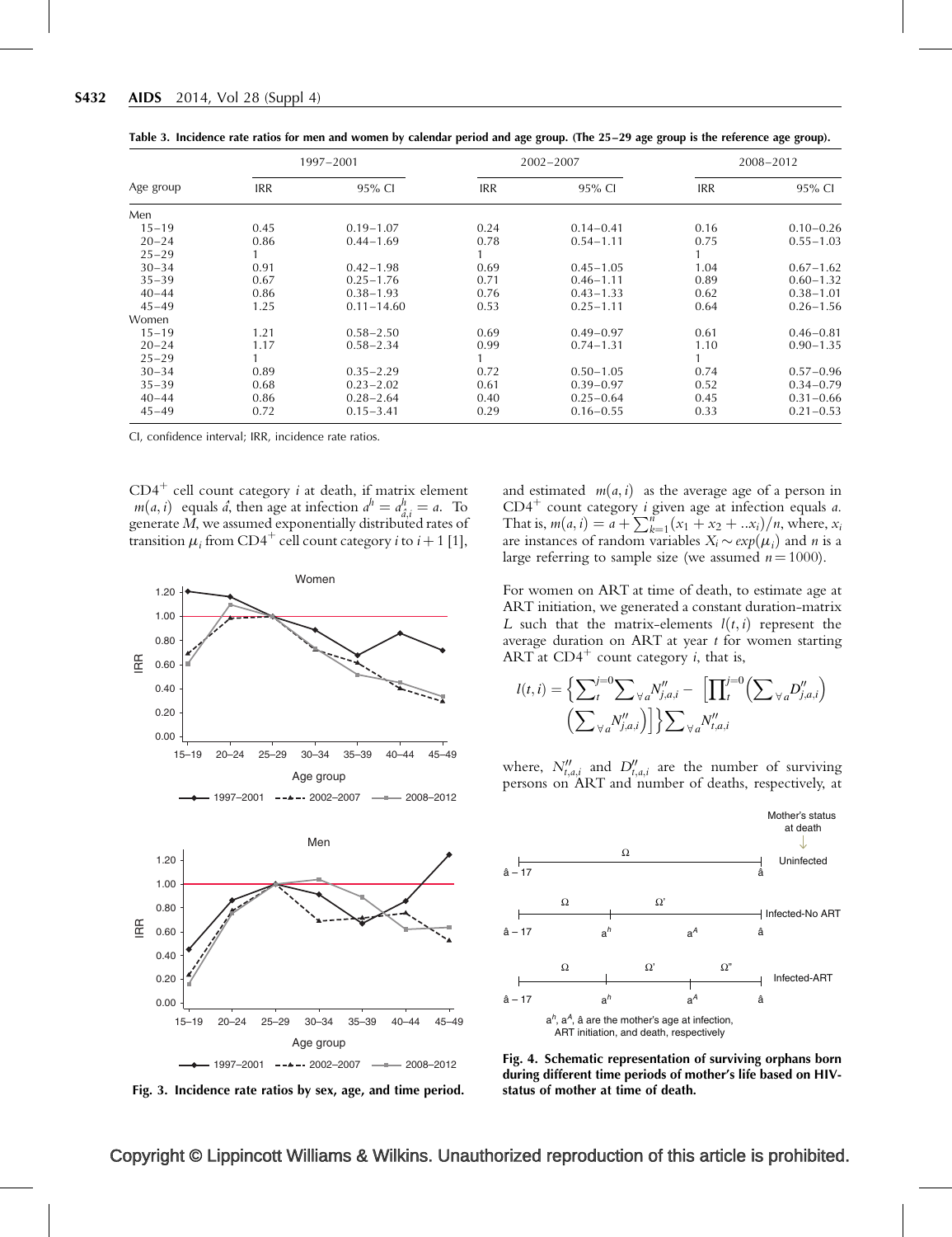The total number of new AIDS orphans from all women dying at time t was estimated as

$$
\sum_{\hat{a}=15}^{d^{'}+17} \sum_{\forall i}\Big\{\Big(\ D^{'}+D^{'}\Big)\Big(\varOmega_{t,\hat{a},i}+\varOmega_{t,\hat{a},i}'\Big)+\ D^{'}\varOmega_{t,\hat{a},i}''\Big\},
$$

where,  $D^{'}t$ ,  $\hat{a}$ , *i* are the number of deaths at time *t* in women of age  $\hat{a}$ , at CD4<sup>+</sup> cell count category *i*, and not on ART, and  $\overline{D}^n t$ ,  $\hat{a}$ , *i* are the number of deaths at time *t* in women of age  $\hat{d}$  with CD4<sup>+</sup> count category  $i$  at ART initiation.

#### Paternal AIDS orphans

Similar to the method in maternal AIDS orphans, the total number of paternal AIDS orphans were estimated as,

$$
\sum_{\hat{a}=15}^{\hat{a}'+17} \sum_{\forall i} \left\{ \left( \vec{D}^{'} + \vec{D}^{'} \right) \left( \bar{\Omega}_{t,\hat{a},i} + \bar{\Omega}_{t,\hat{a},i}' \right) + \vec{D}^{'} \bar{\Omega}_{t,\hat{a},i}'' \right\}, \text{with}
$$
\n
$$
\bar{\Omega}_{t,\hat{a},i} = \sum_{\hat{a}-c}^{\max(15,\hat{a}-17)} \bar{f}_{t-c,\hat{a}-c} \left\{ P_{t-c} (w^-|m^-) s_{t,c} \right\}
$$
\n
$$
= mx(a^h, \hat{a}-17)
$$
\n
$$
+ P_{t-c} (w^+|m^-) k_{t-c} \left[ (1-p_{t,c}) s_{t,c} + p_{t,c} s_{t,c}' \right] \right\},
$$
\n
$$
\bar{\Omega}_{t,\hat{a},i}' = \sum_{\hat{a}-c}^{\max(a^h, \hat{a}-17)} \bar{f}_{t-c,\hat{a}-c} \left\{ P_{t-c} (w^-|m^+) s_{t,c} \right\}
$$
\n
$$
= mx(a^A, \hat{a}-17)
$$
\n
$$
+ P_{t-c} (w^+|m^+) k_{t-c} \left[ (1-p_{t,c}) s_{t,c} + p_{t,c} s_{t,c}' \right] \right\},
$$
\n
$$
\bar{\Omega}^{''} = \sum_{\hat{a}-c}^{\max(a^A, \hat{a}-17)} \bar{f}_{t-c,\hat{a}-c} \left\{ P_{t-c} (w^-|m^+) s_{t,c} \right\}
$$
\n
$$
= min(\hat{a}, \hat{a}^f)
$$
\n
$$
+ P_{t-c} (w^+|m^+) k_{t-c} \left[ (1-p_{t,c}) s_{t,c} + p_{t,c} s_{t,c}' \right] \right\},
$$

where,  $\bar\Omega_{t,\hat d,i},\,\bar\Omega_{t,\hat d,i}^\prime,$  and  $\bar\Omega_{t,\hat d,i}^{\prime\prime}$  are the surviving children born to men before they were infected, during infection when not on ART, and, for men on ART, during infection when on ART, respectively.  $\overline{D}^{\prime}t$ , a, i are the number of deaths at time t in men of age  $a_n$  at CD4<sup>+</sup> cell count category *i*, and not on ART, and  $\overline{D}^{\prime\prime}t$ , *a*, *i* are the number of deaths at time t in men of age a with  $CD4^+$  cell count category i at ART initiation. As in maternal AIDS orphans,  $a^h$  and  $a^A$  represent  $a^A_{t, \hat{a}, i}$  (age at infection) and  $a^h_{\hat{a}, i}$ (age at ART initiation), respectively, and were estimated as in the case of women.  $P_t(w^s|m^s)$  are the conditional

probability of HIV status of the mother given the HIV status of the father, which were estimated using the procedure in [\[1\]](#page-7-0).

# Adjusting incidence trends to match program data

Trends in HIV prevalence and incidence are estimated in Spectrum by fitting curves to surveillance and survey data [\[19\]](#page-7-0). This approach is appropriate in countries that have relatively good surveillance and survey data for the general population as in many countries in sub-Saharan Africa and for those countries with concentrated epidemics with good surveillance among key populations as in many countries in Asia. In many of these countries, vital statistics on AIDS deaths may suffer from significant underreporting and cannot be used in prevalence and incidence estimation. In Latin America, HIV surveillance is not widely implemented but vital registration of deaths and program monitoring of HIV patients is relatively strong. Many countries in the region have good estimates of the numbers of deaths due to HIV/AIDS developed by adjusting recorded AIDS deaths for misclassification of cause of death [\[20\]](#page-7-0). In addition, many countries have estimates of the number of people living with HIVand on new HIV diagnoses based on case-report systems. Brazil estimates the number of people living with HIV by adding the number of people on ART and the number known to be  $HIV+$  but not yet started on ART, and adds a percentage estimate of those who are  $HIV+$  but not yet identified based on estimates of unknown status in the United States. Argentina adjusts data on the number  $HIV + by$  the proportion of AIDS deaths that occurred to people who were not recorded as being HIV infected.

Although these estimates have some shortcomings in many countries, they may be better indicators of the epidemic dynamics than surveillance data. In Argentina, Brazil, and Mexico, incidence trends based on surveillance data have been modified to better match program estimates of the number of people living with HIV, the number of new cases of HIV, and HIV-related mortality. In some cases, this is accomplished simply by moving the entire incidence curve up or down. In others cases, it involves changing the shape of the incidence curve, particularly in the years before surveillance data began. The incidence curve is modeled as a double logistics function of the form:

$$
I_t = [e^{\alpha(t-t0)}/(1 + e^{\alpha(t-t0)})]
$$
  
 
$$
\times \{2a[e^{-\beta(t-t0)}/(1 + e^{-\beta(t-t0)}] + b\}
$$

Where:

 $\alpha$  = rate of increase at the beginning of the trend  $\beta$  = rate of convergence to the asymptote

# Copyright © Lippincott Williams & Wilkins. Unauthorized reproduction of this article is prohibited.